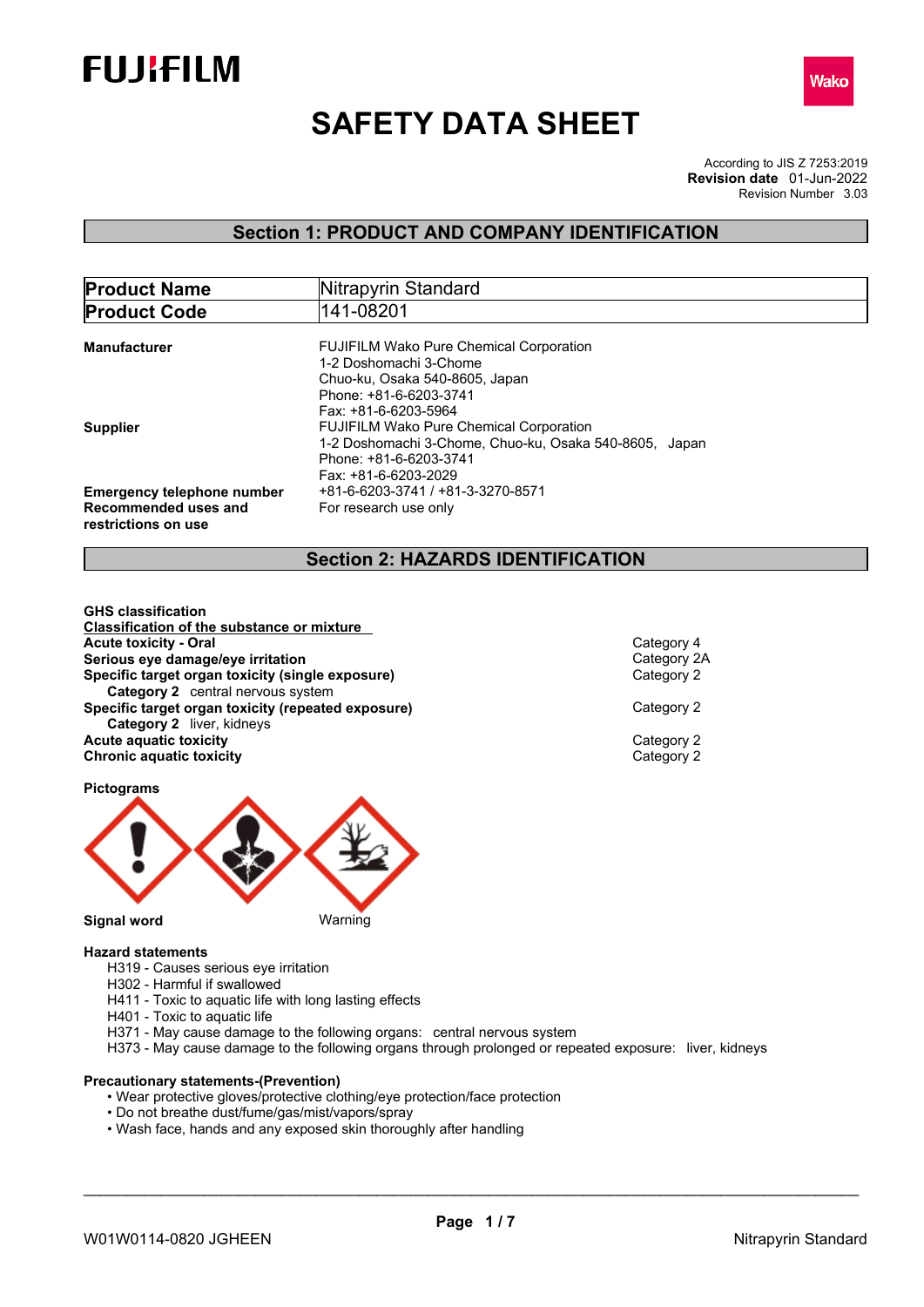• Do not eat, drink or smoke when using this product

### • Avoid release to the environment

- **Precautionary statements-(Response)**
	- IF exposed or if you feel unwell: Call a POISON CENTER or doctor/physician

• IF IN EYES: Rinse cautiously with water for several minutes. Remove contact lenses, if present and easy to do. Continue rinsing

- If eye irritation persists: Get medical advice/attention
- IF SWALLOWED: Call a POISON CENTER or doctor/physician if you feel unwell
- Rinse mouth
- Collect spillage

**Precautionary statements-(Storage)**

• Store locked up

#### **Precautionary statements-(Disposal)**

• Dispose of contents/container to an approved waste disposal plant

### **Others**

**Other hazards** Not available

### **Section 3: COMPOSITION/INFORMATION ON INGREDIENTS**

**Single Substance or Mixture** Substance

**Formula** C6H3Cl4N

| <b>Chemical Name</b>        | Weight-% | <b>Molecular weight</b>                             | <b>ENCS</b> | <b>ISHL No.</b> | <b>CAS RN</b> |
|-----------------------------|----------|-----------------------------------------------------|-------------|-----------------|---------------|
| 12-Chloro-6-(trichloromet l | 98.0     | 230.91                                              | N/A         | $8-(1)-2742$    | 1929-82-4     |
| hyl)pyridine                |          |                                                     |             |                 |               |
| Note on ISHL No.:           |          | * in the table means announced chemical substances. |             |                 |               |

**Impurities and/or Additives:** Not applicable

### **Section 4: FIRST AID MEASURES**

#### **Inhalation**

Remove to fresh air. If symptoms persist, call a physician.

**Skin contact**

Wash off immediately with soap and plenty of water. If symptoms persist, call a physician.

#### **Eye contact**

IF IN EYES: Rinse cautiously with water for several minutes. Remove contact lenses, if present and easy to do. Continue rinsing. Immediate medical attention is required.

#### **Ingestion**

Rinse mouth. Never give anything by mouth to an unconscious person. Call a physician or poison control center immediately. Do not induce vomiting without medical advice.

#### **Protection of first-aiders**

Use personal protective equipment as required.

### **Section 5: FIRE FIGHTING MEASURES**

#### **Suitable extinguishing media**

Water spray (fog), Carbon dioxide (CO2), Foam, Extinguishing powder, Sand

#### **Unsuitable extinguishing media**

No information available

#### **Specific hazards arising from the chemical product**

Thermal decomposition can lead to release of irritating and toxic gases and vapors.

#### **Special extinguishing method**

No information available

#### **Special protective actions for**

**fire-fighters**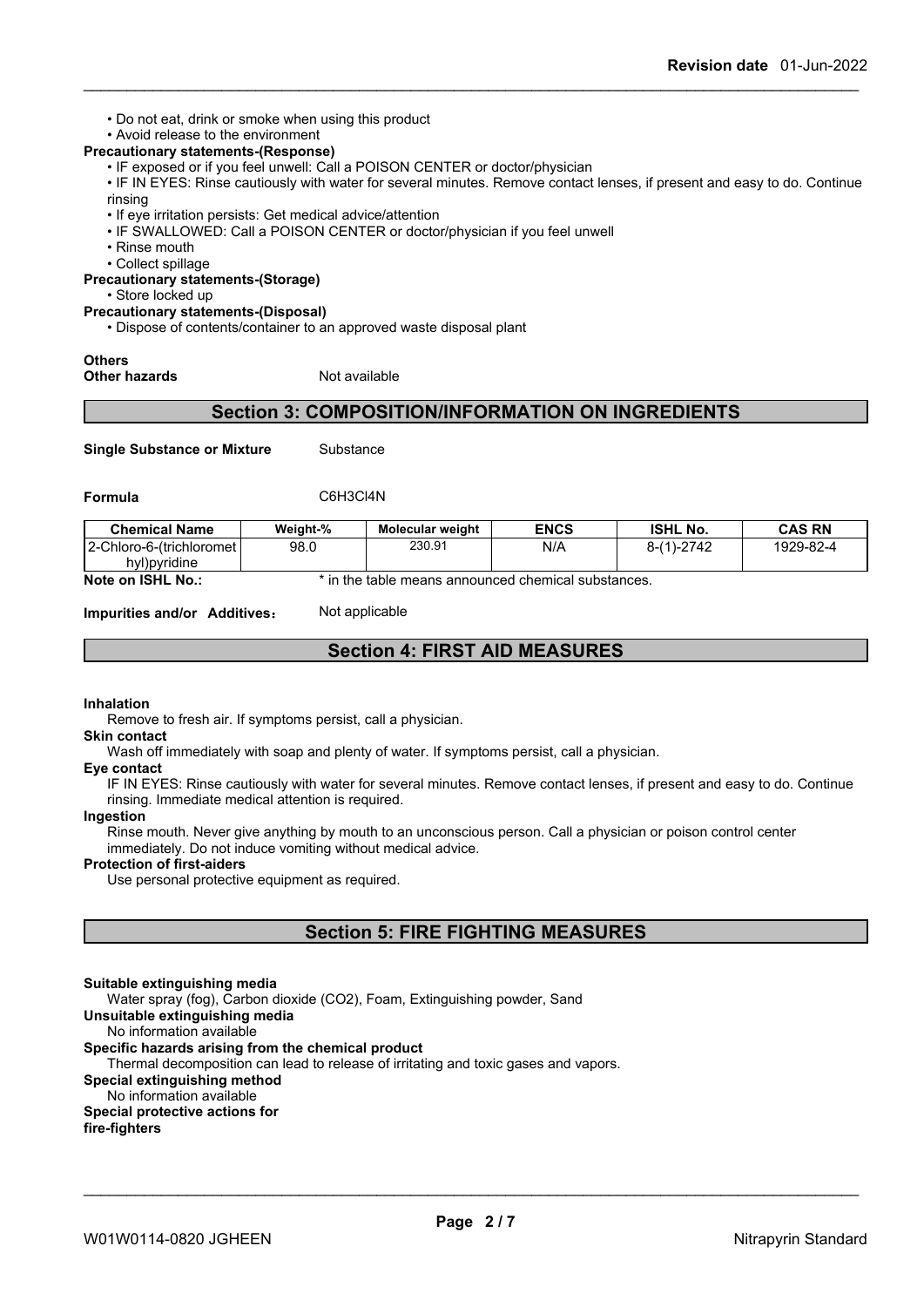Use personal protective equipment as required.Firefighters should wear self-contained breathing apparatus and full firefighting turnout gear.

### **Section 6: ACCIDENTAL RELEASE MEASURES**

#### **Personal precautions, protective equipment and emergency procedures**

For indoor, provide adequate ventilation process until the end of working. Deny unnecessary entry other than the people involved by, for example, using a rope. While working, wear appropriate protective equipments to avoid adhering it on skin, or inhaling the gas. Work from windward, and retract the people downwind.

#### **Environmental precautions**

To be careful not discharged to the environment without being properly handled waste water contaminated.

**Methods and materials for contaminent and methods and materials for cleaning up**

Sweep up and gather scattered particles, and collect it in an empty airtight container.

**Recoverly, neutralization**

### No information available

#### **Secondary disaster prevention measures**

Clean contaminated objects and areas thoroughly observing environmental regulations.

### **Section 7: HANDLING AND STORAGE**

#### **Handling**

#### **Technical measures**

Avoid contact with strong oxidizing agents. Use with local exhaust ventilation.

#### **Precautions**

Do not rough handling containers, such as upsetting, falling, giving a shock, and dragging Prevent leakage, overflow, and scattering. Not to generate steam and dust in vain. Seal the container after use. After handling, wash hands and face, and then gargle In places other than those specified, should not be smoking or eating and drinking Should not be brought contaminated protective equipment and gloves to rest stops Deny unnecessary entry of non-emergency personnel to the handling area

#### **Safety handling precautions**

Avoid contact with skin, eyes or clothing. Use personal protective equipment as required.

#### **Storage**

**Safe storage conditions Storage conditions** Keep container protect from light tightly closed. Store in a cool (2-10 °C) place.

**Incompatible** substances

**Safe packaging material** Glass<br>**ompatible substances** Strong oxidizing agents

### **Section 8: EXPOSURE CONTROLS/PERSONAL PROTECTION**

#### **Engineering controls**

In case of indoor workplace, seal the source or use a local exhaust system. Provide the safety shower facility, and handand eye-wash facility. And display their position clearly.

#### **Exposure limits**

| <b>Chemical Name</b>             | <b>JSOH (Japan)</b> | <b>ISHL (Japan)</b> | <b>ACGIH</b>                 |
|----------------------------------|---------------------|---------------------|------------------------------|
| 2-Chloro-6-(trichloromethyl)pyri | N/A                 | N/A                 | $STEL: 20$ ma/m <sup>3</sup> |
| dine                             |                     |                     | TWA: $10 \text{ mg/m}^3$     |
| 1929-82-4                        |                     |                     |                              |

#### **Personal protective equipment**<br>**Respiratory protection** Dust mask **Respiratory** protection

**Hand protection** Protection gloves **Eye protection** protective eyeglasses or chemical safety goggles **Skin and body protection** Long-sleeved work clothes

**General hygiene considerations**

Handle in accordance with good industrial hygiene and safety practice.

### **Section 9: PHYSICAL AND CHEMICAL PROPERTIES**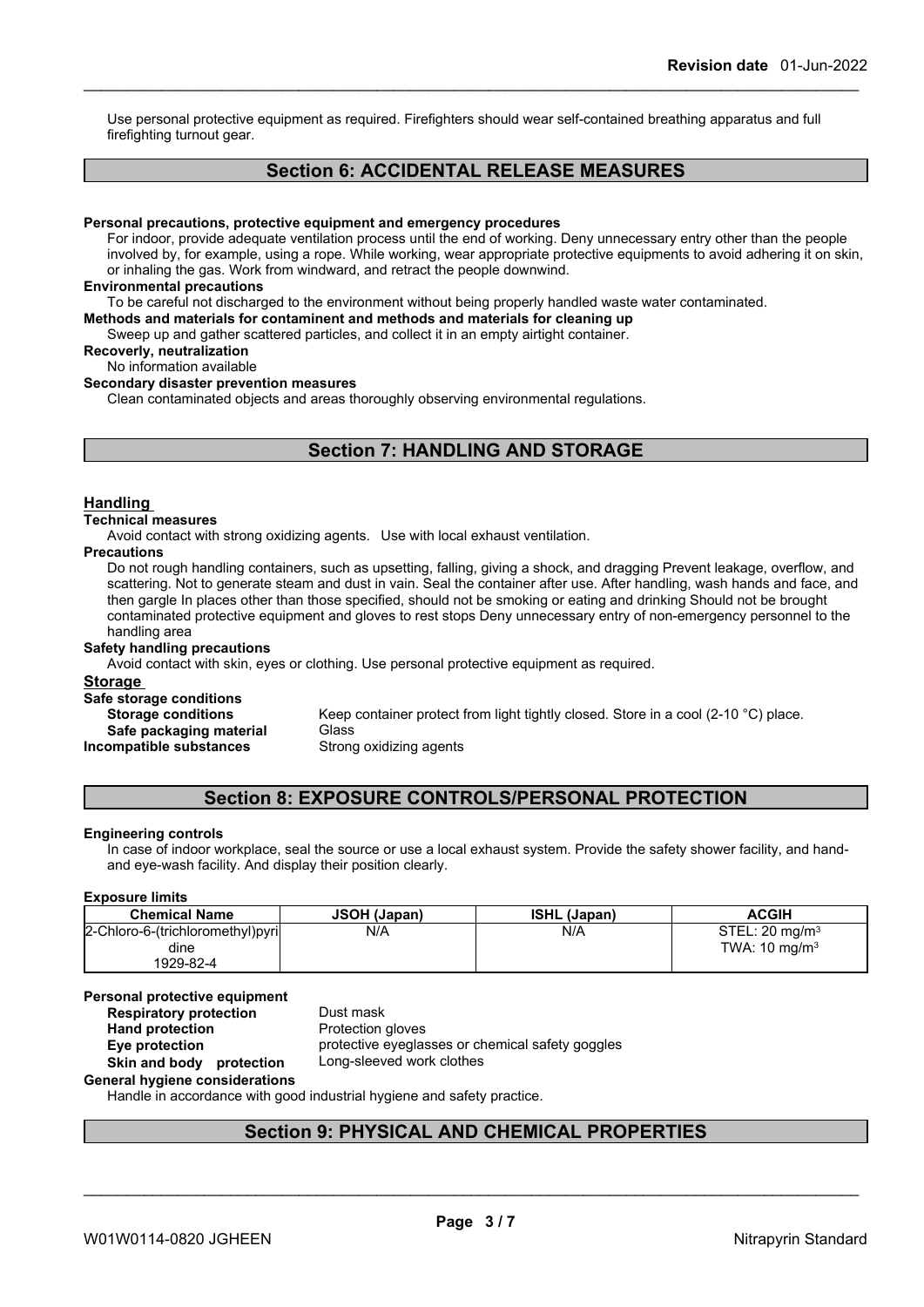**Form Color** white **Color** white **Color** white **Color** white **Color** white **Color Color Color Color Color Color Color Color Color Color Color Color Color Color Color Color Color Color Color Appearance** crystals - crystalline powder **Odor** no data available **Melting point/freezing point**<br>**Boiling point, initial boiling point and boiling range** and data available **Boiling point, initial boiling point and boiling range<br>Flammability Evaporation rate:** no data available **Flammability** (solid, gas): **Upper/lower flammability or explosive limits Upper:** no data available **Lower:** no data available **Flash point** no data available **Auto-ignition temperature: Decomposition temperature:** no data available **pH** no data available<br> **Viscosity (coefficient of viscosity)** no data available **Viscosity (coefficient of viscosity)** no data available **Dynamic** viscosity **Solubilities** Ethanol: soluble . water: very slightly soluble. **n-Octanol/water partition coefficient:(log Pow)** 3.41 **Vapour pressure** no data available<br> **Specific Gravity / Relative density** 1.579 1.579 **Specific Gravity / Relative density** 1.579 1.579<br> **Vapour density** 1.579 no data available **Vapour density Particle characteristics** no data available

**Flammability** no data available

### **Section 10: STABILITY AND REACTIVITY**

#### **Stability**

**Reactivity no data available Chemical stability** May be altered by light. **Hazardous reactions** None under normal processing **Conditions to avoid** Extremes of temperature and direct sunlight **Incompatible materials** Strong oxidizing agents **Hazardous decomposition products** Carbon monooxide (CO), Carbon dioxide (CO2), Nitrogen oxides (NOx), Halides

### **Section 11: TOXICOLOGICAL INFORMATION**

**Acute toxicity**

| <b>Chemical Name</b>             | Oral LD50        | <b>Dermal LD50</b>  | <b>Inhalation LC50</b> |
|----------------------------------|------------------|---------------------|------------------------|
| 2-Chloro-6-(trichloromethyl)pyri | Rat<br>940 mg/kg | 850 ma/ka<br>Rabbit | N/A                    |
| dine                             |                  |                     |                        |

| <b>Chemical Name</b>                                        | Acute toxicity -oral- source<br>information | Acute toxicity -dermal-source Acute toxicity -inhalation gas-<br>information | source information       |
|-------------------------------------------------------------|---------------------------------------------|------------------------------------------------------------------------------|--------------------------|
| 2-Chloro-6-(trichloromethyl) pyridine Based on the NITE GHS |                                             | Based on the NITE GHS                                                        | Based on the NITE GHS    |
|                                                             | classification results.                     | Iclassification results.                                                     | Iclassification results. |

| <b>Chemical Name</b>                                        | <b>Acute toxicity -inhalation</b> | <b>Acute toxicity -inhalation dust-Acute toxicity -inhalation mist-</b> |                          |
|-------------------------------------------------------------|-----------------------------------|-------------------------------------------------------------------------|--------------------------|
|                                                             | vapor-source information          | source information                                                      | source information       |
| 2-Chloro-6-(trichloromethyl) pyridine Based on the NITE GHS |                                   | Based on the NITE GHS                                                   | Based on the NITE GHS    |
|                                                             | Iclassification results.          | Iclassification results.                                                | Iclassification results. |

**Skin irritation/corrosion**

**Chemical Name Skin corrosion/irritation source information**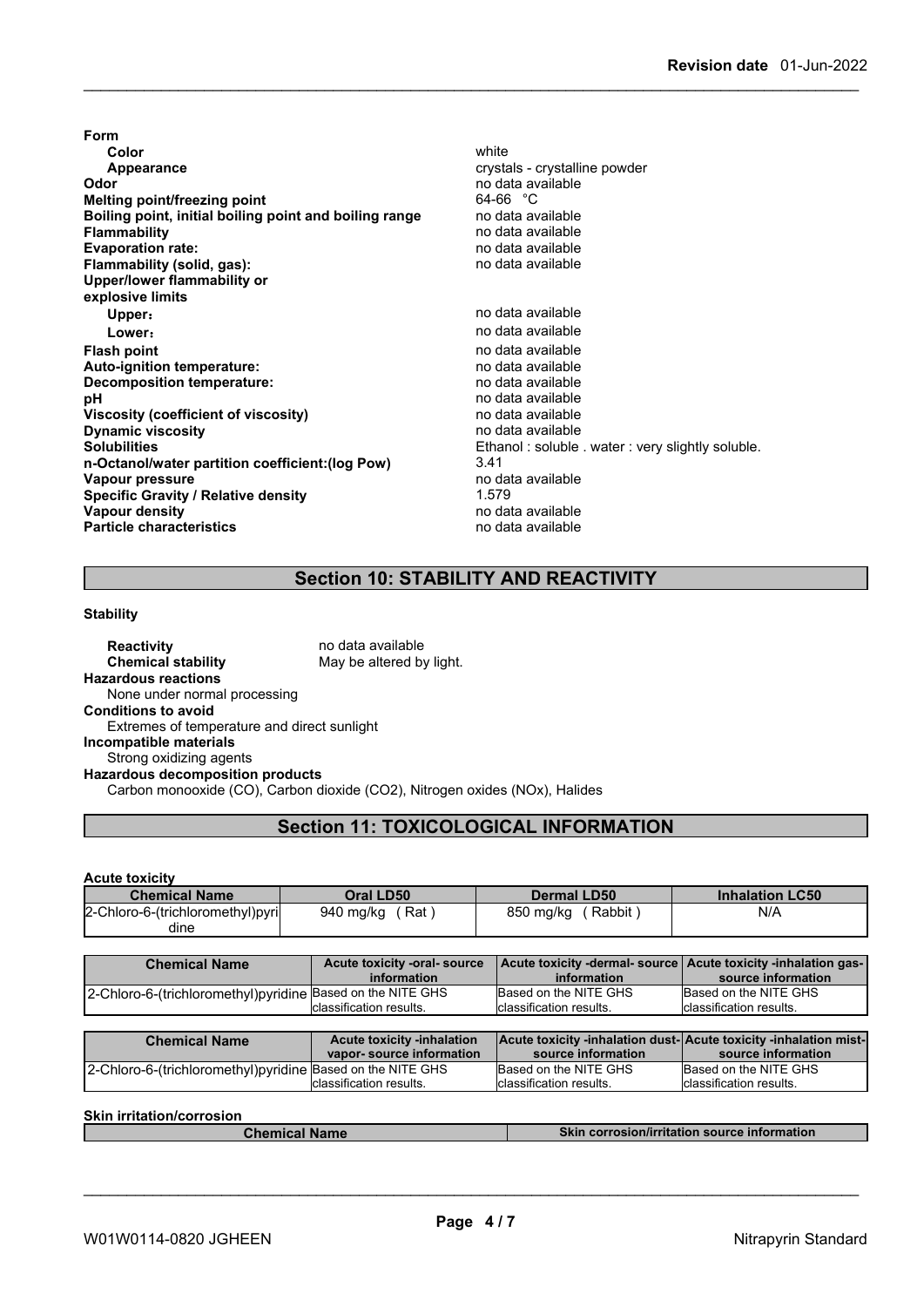| 2-Chloro-6-(trichloromethyl) pyridine | Based on the NITE GHS classification results.        |
|---------------------------------------|------------------------------------------------------|
| Serious eye damage/ irritation        |                                                      |
| <b>Chemical Name</b>                  | Serious eye damage/irritation source information     |
| 2-Chloro-6-(trichloromethyl) pyridine | Based on the NITE GHS classification results.        |
| Respiratory or skin sensitization     |                                                      |
| <b>Chemical Name</b>                  | Respiratory or Skin sensitization source information |
| 2-Chloro-6-(trichloromethyl) pyridine | Based on the NITE GHS classification results.        |
| <b>Reproductive cell mutagenicity</b> |                                                      |
| <b>Chemical Name</b>                  | germ cell mutagencity source information             |
| 2-Chloro-6-(trichloromethyl) pyridine | Based on the NITE GHS classification results.        |
| Carcinogenicity                       |                                                      |
| <b>Chemical Name</b>                  | <b>Carcinogenicity source information</b>            |
| 2-Chloro-6-(trichloromethyl)pyridine  | Based on the NITE GHS classification results.        |

| <b>Reproductive toxicity</b>          |                                               |
|---------------------------------------|-----------------------------------------------|
| <b>Chemical Name</b>                  | Reproductive toxicity source information      |
| 2-Chloro-6-(trichloromethyl) pyridine | Based on the NITE GHS classification results. |
| <b>STOT-single exposure</b>           |                                               |
| <b>Chemical Name</b>                  | STOT -single exposure- source information     |
| 2-Chloro-6-(trichloromethyl)pyridine  | Based on the NITE GHS classification results. |
| <b>STOT-repeated exposure</b>         |                                               |
| <b>Chemical Name</b>                  | STOT-repeated exposure-source information     |
| 2-Chloro-6-(trichloromethyl)pyridine  | Based on the NITE GHS classification results. |
| <b>Aspiration hazard</b>              |                                               |
| <b>Chemical Name</b>                  | <b>Aspiration Hazard source information</b>   |
| 2-Chloro-6-(trichloromethyl)pyridine  | Based on the NITE GHS classification results. |

### **Section 12: ECOLOGICAL INFORMATION**

**Reproductive toxicity**

**Ecotoxicity** No information available

**Other data**

| <b>Chemical Name</b>                 | Short-term (acute) hazardous to the  | Long-term (chronic) hazardous to the |
|--------------------------------------|--------------------------------------|--------------------------------------|
|                                      | aquatic environment source           | aquatic environment source           |
|                                      | information                          | information                          |
| 2-Chloro-6-(trichloromethyl)pyridine | Based on the NITE GHS classification | Based on the NITE GHS classification |
|                                      | <i>cesults.</i>                      | results.                             |

| <b>Persistence and degradability</b> |
|--------------------------------------|
| <b>Bioaccumulative potential</b>     |
| <b>Mobility in soil</b>              |
| Hazard to the ozone layer            |

**No information available No information available Mobility in soil** No information available **Hazard to the ozone layer** No information available

### **Section 13: DISPOSAL CONSIDERATIONS**

#### **Waste from residues**

Disposal should be in accordance with applicable regional, national and local laws and regulations. **Contaminated container and contaminated packaging**

Disposal should be in accordance with applicable regional, national and local laws and regulations.

### **Section 14: TRANSPORT INFORMATION**

**ADR/RID UN** number<br>Proper shipping name: **UN** classfication **Subsidiary hazard class**

**Environmentally hazardous substance, solid, n.o.s. (2-Chloro-6-(trichloromethyl)pyridine)**<br>9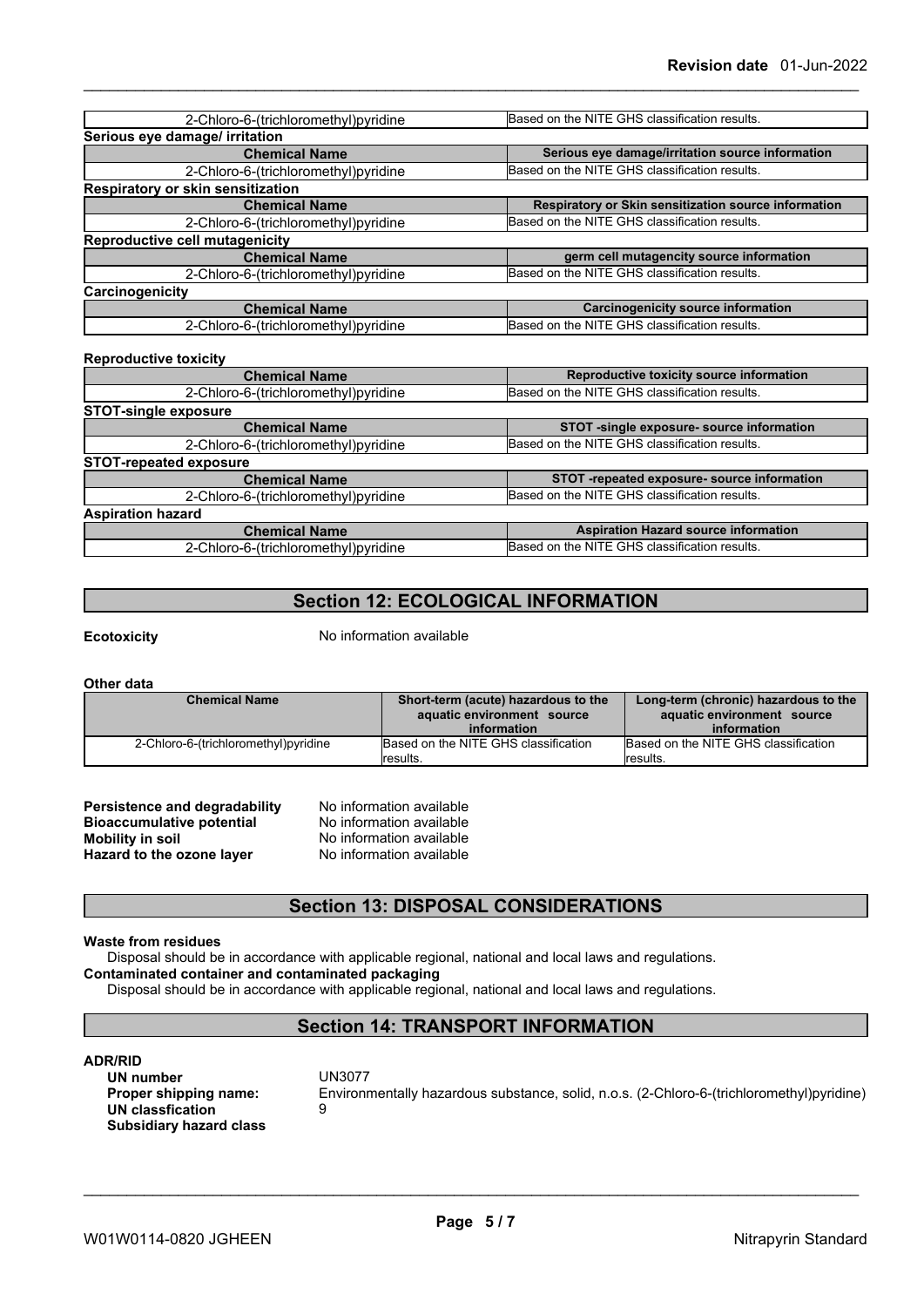|             | Packing group<br><b>Marine pollutant</b>                       | Ш<br>Yes                                                                                  |
|-------------|----------------------------------------------------------------|-------------------------------------------------------------------------------------------|
|             | <b>IMDG</b>                                                    |                                                                                           |
|             | UN number                                                      | <b>UN3077</b>                                                                             |
|             | Proper shipping name:                                          | Environmentally hazardous substance, solid, n.o.s. (2-Chloro-6-(trichloromethyl)pyridine) |
|             | UN classfication                                               | 9                                                                                         |
|             | <b>Subsidiary hazard class</b>                                 |                                                                                           |
|             | Packing group                                                  | Ш                                                                                         |
|             | Marine pollutant (Sea)                                         | Yes                                                                                       |
|             | <b>Transport in bulk according to</b> No information available |                                                                                           |
|             | Annex II of MARPOL 73/78 and                                   |                                                                                           |
|             | the IBC Code                                                   |                                                                                           |
| <b>IATA</b> |                                                                |                                                                                           |
|             | UN number                                                      | <b>UN3077</b>                                                                             |
|             | Proper shipping name:                                          | Environmentally hazardous substance, solid, n.o.s. (2-Chloro-6-(trichloromethyl)pyridine) |
|             | UN classfication                                               | 9                                                                                         |
|             | <b>Subsidiary hazard class</b>                                 |                                                                                           |
|             | Packing group                                                  | Ш                                                                                         |
|             | <b>Environmentally Hazardous</b>                               | Yes                                                                                       |
|             | <b>Substance</b>                                               |                                                                                           |
|             |                                                                |                                                                                           |

## **Section 15: REGULATORY INFORMATION**

| <b>International Inventories</b>                     |                                                                                                               |
|------------------------------------------------------|---------------------------------------------------------------------------------------------------------------|
| <b>EINECS/ELINCS</b>                                 | Listed                                                                                                        |
| <b>TSCA</b>                                          | Listed                                                                                                        |
|                                                      |                                                                                                               |
| Japanese regulations                                 |                                                                                                               |
| <b>Fire Service Act</b>                              | Not applicable                                                                                                |
| <b>Poisonous and Deleterious</b>                     | Not applicable                                                                                                |
| <b>Substances Control Law</b>                        |                                                                                                               |
|                                                      | Industrial Safety and Health Act Harmful Substances Whose Names Are to be Indicated on the Label (Law Art.57, |
|                                                      | Para.1, Enforcement Order Art.18)                                                                             |
|                                                      | Notifiable Substances (Law Art.57-2, Enforcement Oder Art.18-2 Attached Table                                 |
|                                                      | No.9)No.150                                                                                                   |
| Regulations for the carriage                         | Noxious Substances (Ordinance Art.3, Ministry of Transportation Ordinance Regarding                           |
| and storage of dangerous                             | Transport by Ship and Storage, Attached Table 1)                                                              |
| goods in ship                                        |                                                                                                               |
| <b>Civil Aeronautics Law</b>                         | Misellaneous Dangerous Substances and Articles (Ordinance Art. 194, MITL Nortification                        |
|                                                      | for Air Transportation of Explosives etc., Attached Table 1)                                                  |
| <b>Pollutant Release and Transfer Not applicable</b> |                                                                                                               |
| <b>Register Law</b>                                  |                                                                                                               |
| $(-2023.3.31)$                                       |                                                                                                               |
| <b>Export Trade Control Order</b>                    | Not applicable                                                                                                |
|                                                      |                                                                                                               |
|                                                      |                                                                                                               |

| <b>Chemical Name</b>                                      | Poisonous and Deleterious<br>Substances Control Law | Industrial Safety and Health Act  <br>Substances<br>(Law Art 57-2)<br>$(-2024.3.31)$ | Pollutant Release and Transfer<br>Register Law<br>$(-2023.3.31)$ |
|-----------------------------------------------------------|-----------------------------------------------------|--------------------------------------------------------------------------------------|------------------------------------------------------------------|
| 2-Chloro-6-(trichloromethyl) pyridine<br>1929-82-4 (98.0) |                                                     | Applicable                                                                           |                                                                  |

| <b>Section 16: OTHER INFORMATION</b>                   |                                                                                                                                                                                                                                                                                                                                                                    |  |
|--------------------------------------------------------|--------------------------------------------------------------------------------------------------------------------------------------------------------------------------------------------------------------------------------------------------------------------------------------------------------------------------------------------------------------------|--|
| Key literature references and<br>sources for data etc. | NITE: National Institute of Technology and Evaluation (JAPAN)<br>http://www.safe.nite.go.jp/japan/db.html<br><b>IATA dangerous Goods Regulations</b><br>RTECS: Registry of Toxic Effects of Chemical Substances<br>Japan Industrial Safety and Health Association GHS Model SDS<br>Dictionary of Synthetic Oraganic Chemistry, SSOCJ, Koudansha Scientific Co.Ltd. |  |